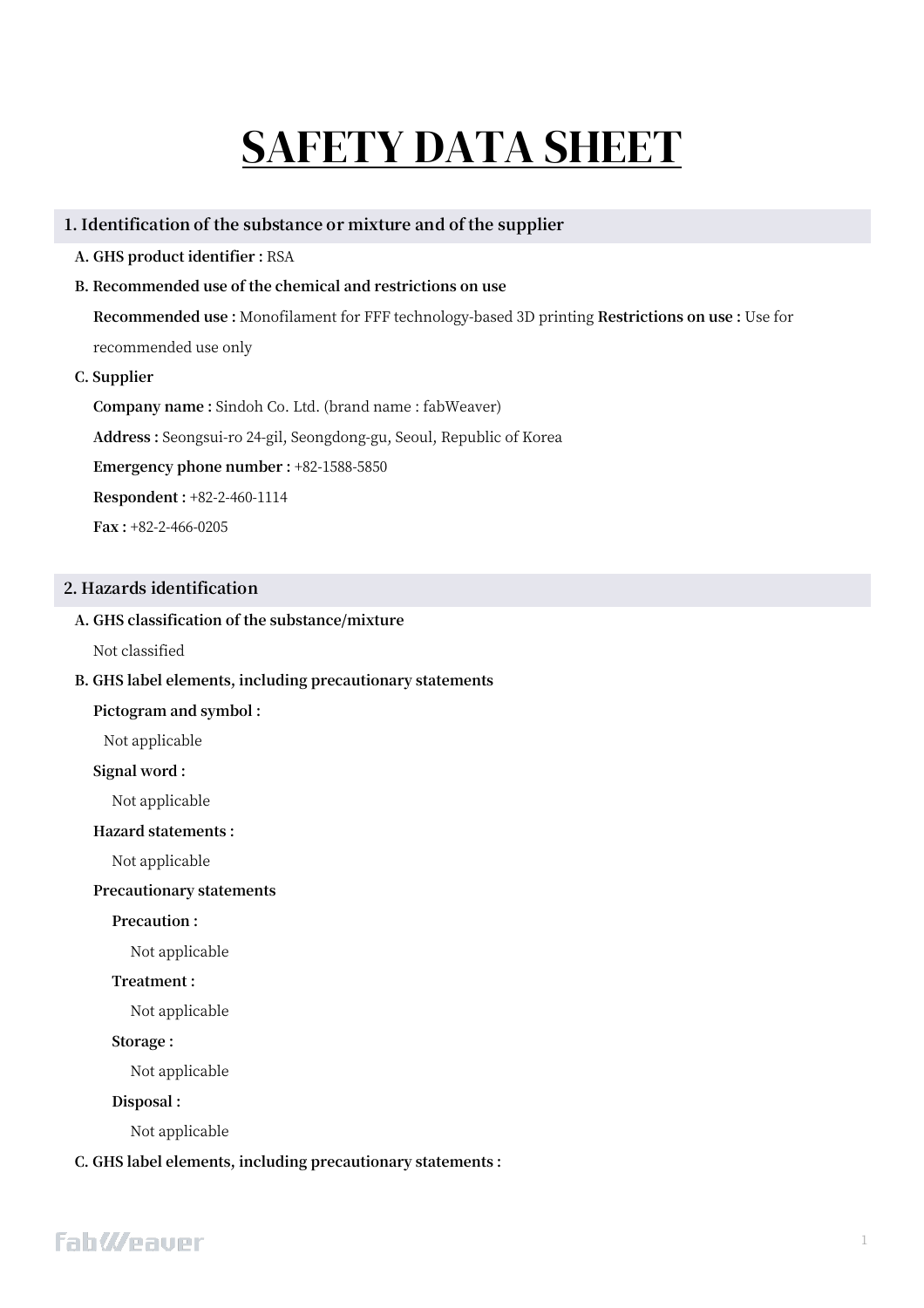Avoid contact with heated or molten product. Contact with heated or molten product may cause burns to skin and eyes.

# **3. Composition/information on ingredients**

| <b>Chemical Name</b>                                                             | Common Name(Synonyms)                                               | CAS number | EC number | Content $(\% )$ |
|----------------------------------------------------------------------------------|---------------------------------------------------------------------|------------|-----------|-----------------|
| 2-Methyl-2-propenoic acid<br>polymer with butyl 2-<br>propenoate, ethenylbenzene | Terpolymer of<br>Methacrylic Acid,<br>Styrene, and<br>Butylacrylate | 25036-16-2 | 607-498-4 | 100             |

# **4. First aid measures**

#### **A. Eye contact**

- In case of contact with substance, immediately flush eyes with running water for at least 20 minutes.
- Get immediate medical advice/attention.
- If eye irritation persists: Get medical advice/attention.
- Call a POISON CENTER/doctor/etc if you feel unwell.

#### **B. Skin contact**

- In case of contact with substance, immediately flush skin with running water for at least 20 minutes.
- Remove and isolate contaminated clothing and shoes.
- Wash contaminated clothing and shoes before reuse.
- Get immediate medical advice/attention.
- Do not remove the product from the affected skin areas without medical assistance.
- Cover with sterile cotton sheeting to protect against infection.
- Seek medical attention.

#### **C. Inhalation**

- Give artificial respiration if victim is not breathing.
- Administer oxygen if breathing is difficult.
- Specific medical treatment is urgent.
- IF INHALED: Remove person to fresh air and keep comfortable for breathing.
- Call a POISON CENTER/doctor/etc if you feel unwell.

# **D. Ingestion**

- Do not let him/her eat anything, if unconscious.
- Get immediate medical advice/attention.
- Rinse mouth.

# **FahWeauer**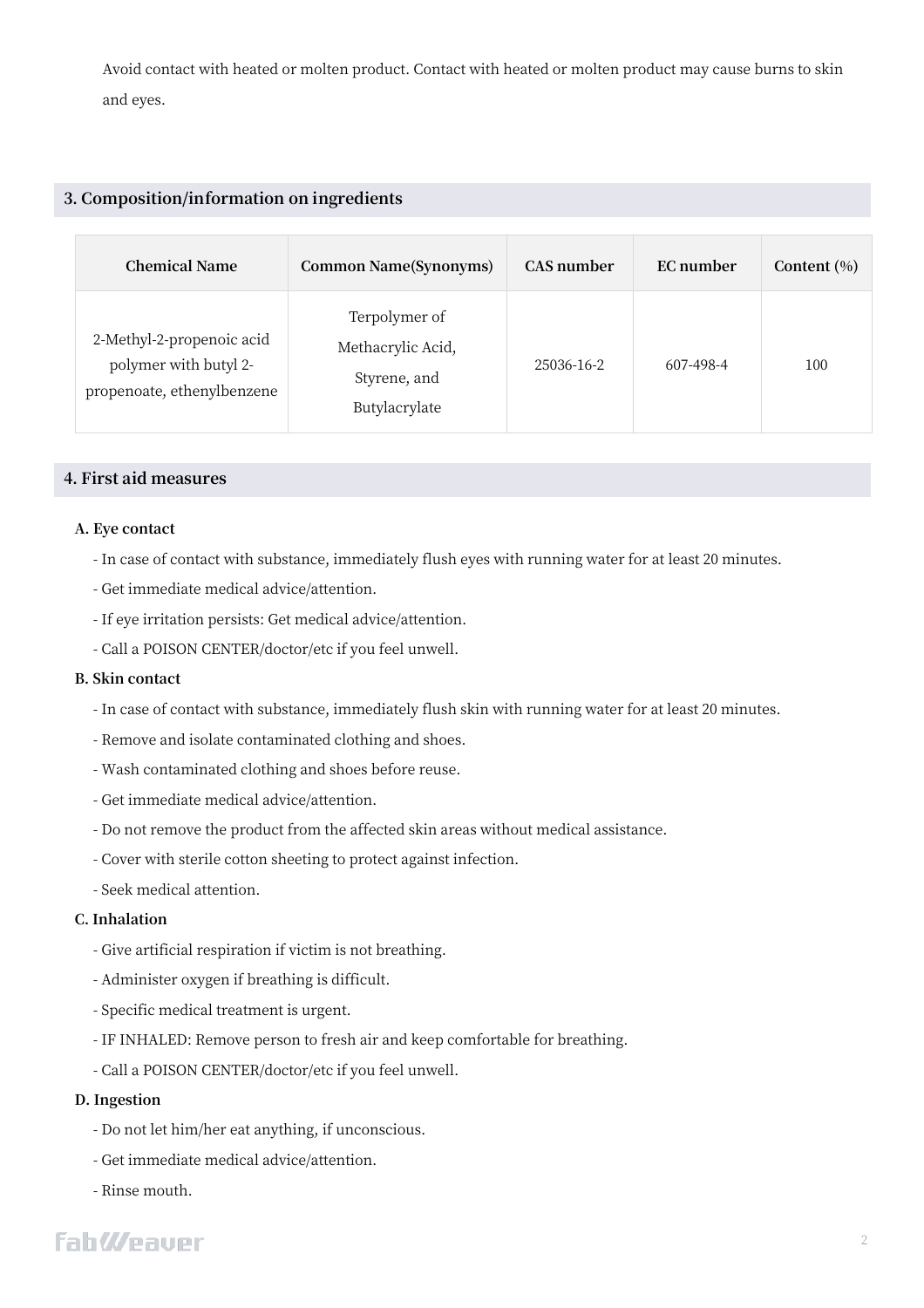- Induce vomiting immediately and seek medical attention.
- If a person vomits when lying on his back, place him in the recovery position.

#### **E. Indication of immediate medical attention and notes for physician**

- Ensure that medical personnel are aware of the material(s) involved and take precautions to protect themselves.

#### **5. Fire fighting measures**

#### **A. Suitable (and unsuitable) extinguishing media**

- Suitable extinguishing media: Dry sand, dry chemical, alcohol-resistant foam, water spray, regular foam, CO<sub>2</sub>
- Unsuitable extinguishing media: High pressure water streams (It might scatter and spread fire.)

#### **B. Specific hazards arising from the chemical**

- May be ignited by heat, sparks or flames.
- Fire may produce irritating and/or toxic gases.
- Inhalation of material may be harmful.
- Some liquids produce vapors that may cause dizziness or suffocation.
- Some of these materials may burn, but none ignite readily.
- Some liquids produce vapors that may cause dizziness or suffocation.
- Fine dust dispersed in air may ignite.
- Risk of ignition followed by flame propagation or secondary explosions shall be prevented by avoiding accumulation of dust.

#### **C. Special protective equipment and precautions for fire-fighters**

- Move containers from fire area if you can do it without risk.
- Some may be transported hot.
- Runoff from fire control or dilution water may cause pollution.
- Contact may cause burns to skin and eyes.
- Dike fire-control water for later disposal; do not scatter the material.
- In case or fire: Use personal protective equipment as required.
- In the event of fire and/or explosion do not breathe fumes.
- Advice to firefighters: Wear self-contained breathing apparatus and full protective clothing.

#### **6. Accidental release measures**

#### **A. Personal precautions, protective equipment and emergency procedures**

- Eliminate all ignition sources.
- Stop leak if you can do it without risk.
- Please note that materials and conditions to avoid.
- Ventilate the area.
- Do not touch or walk through spilled material.
- Prevent dust cloud.

# **FahWeaver**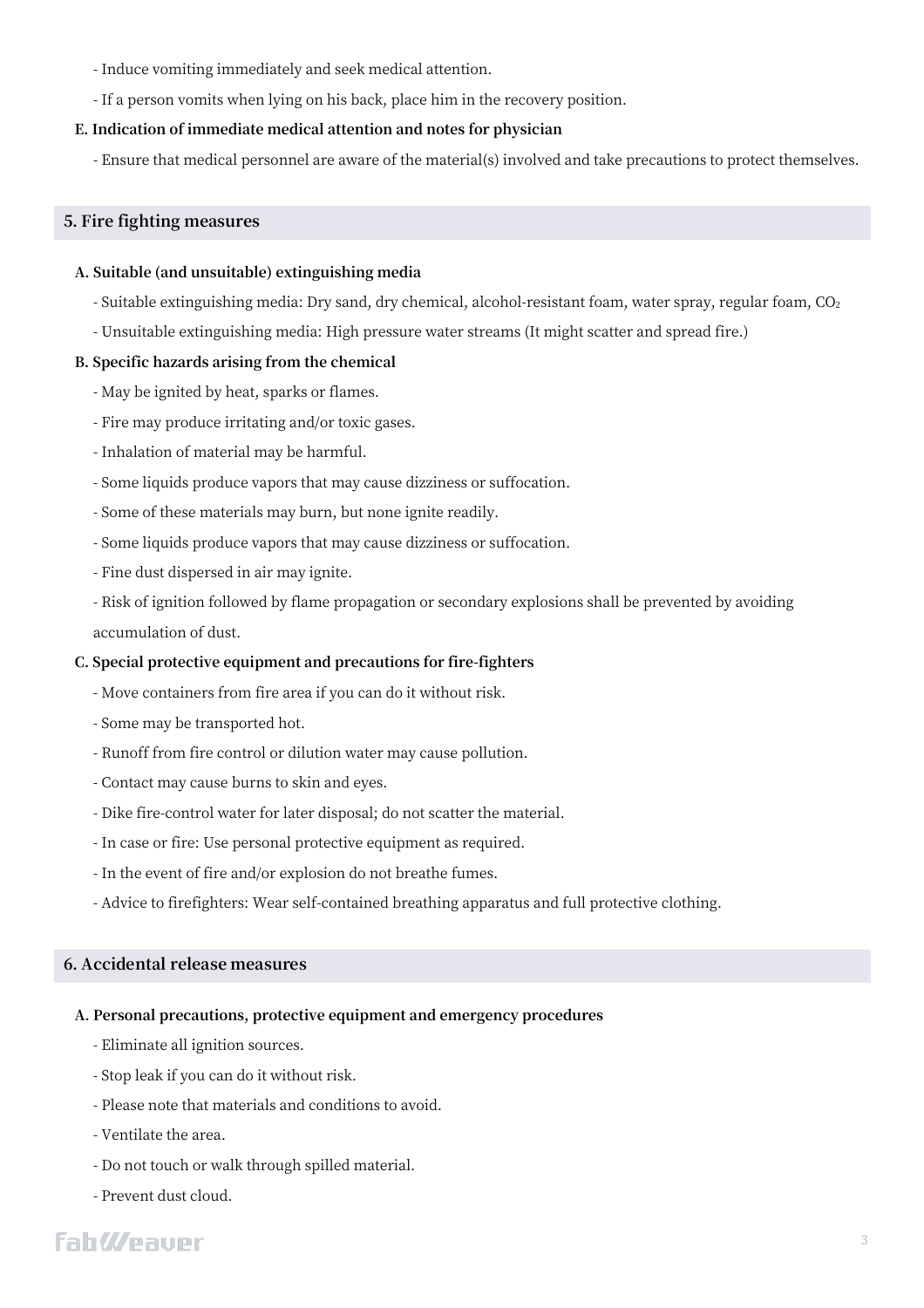- In case or fire: Use personal protective equipment as required. Avoid eye contact and dust formation. (see section 8).

- Do not breathe dust/fume/vapours/spray.
- Sweep up to prevent slipping hazard.

#### **B. Environmental precautions and protective procedures**

- Prevent entry into waterways, sewers, basements or confined areas.

# **C. The methods of purification and removal**

- With clean shovel place material into clean, dry container and cover loosely; move containers from spill area.
- Please note that materials and conditions to avoid.
- Avoid raising dust and ensure adequate ventilation.
- Clean contaminated surface thoroughly.

# **7. Handling and storage**

### **A. Precautions for safe handling**

- Please note that materials and conditions to avoid.
- Please work with reference to engineering controls and personal protective equipment.
- Be careful to high temperature.
- Do not handle until all safety precautions have been read and understood.
- Wash the handling area thoroughly after handling.
- Do not eat, drink or smoke when using this product.
- Use carefully in handling/storage.
- Use carefully in handling/storage. Vapor or heated product may cause eye irritation.
- Use only outdoors or in a well-ventilated area.
- Install local exhaust at 3D printer's area is recommended when many printers are operated at once.
- Avoid contact with heated or molten product.
- Use personal protective equipment as required. (see section 8).
- Prevent dust generation.
- Take action to prevent static discharges.

#### **B. Conditions for safe storage**

- Store in a closed container.
- Store in cool and dry place.
- Store locked up.
- Keep away from food and drinking water.
- Please note that materials and conditions to avoid.
- Protect from water, moisture and direct sunlight.
- Avoid all sources of ignition.

# **FahWeauer**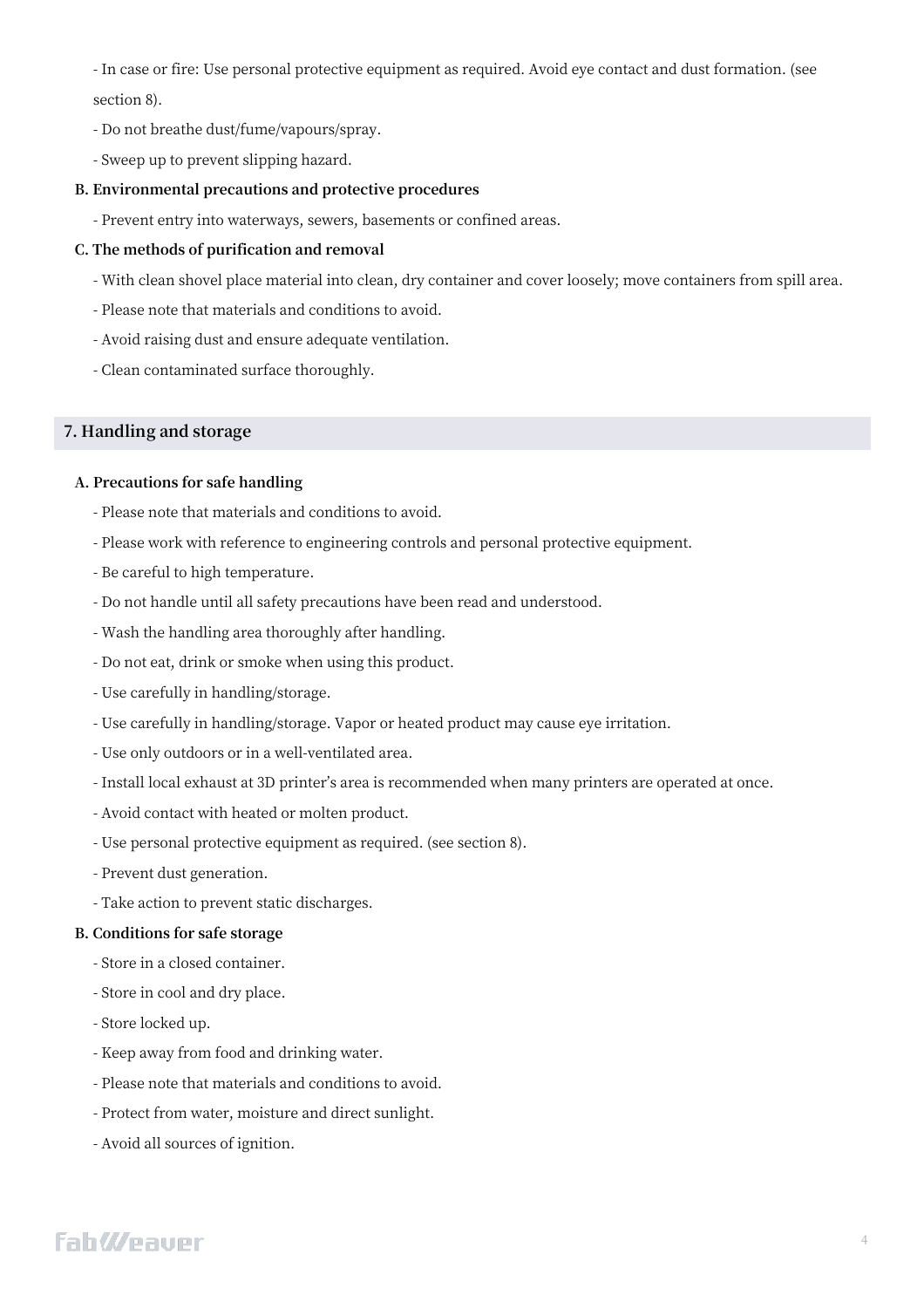#### **A. Occupational Exposure limits**

**OSHA regulation :** Not applicable

**NIOSH regulation :** Not applicable

**ACGIH regulation :** Not applicable

**EU regulation :** Not applicable

**Biological exposure index :** Not available

#### **B. Appropriate engineering controls**

- Provide local exhaust ventilation system or other engineering controls to keep the airborne concentrations of vapors below their respective threshold limit value.

#### **C. Personal protective equipment**

#### **Respiratory protection :**

- Wear NIOSH or European Standard EN 149 approved full or half face piece (with goggles) respiratory protective equipment when necessary.

- In case exposed to particulate material, the respiratory protective equipments as follow are recommended. ;

- facepiece filtering respirator or air-putifying respirator, high-efficiency particulate air(HEPA) filter media or respirator equipped with powered fan, filter media of use(dust, mist, fume)

- In lack of oxygen(< 19.6%), wear the supplied-air respirator or self-contained breathing apparatus.

#### **Eye protection :**

- Wear breathable safety goggles to protect from particulate material causing eye irritation or other disorder.

- An eye wash unit and safety shower station should be available nearby work place.
- Tightly sealed goggles according to EN 166.

#### **Hand protection :**

- Wear appropriate protective gloves by considering physical and chemical properties of chemicals.
- Heat protective gloves according to EN 374.

Glove material:

Nitrile rubber - Layer thickness: 0,11 mm. Breakthrough time: > 480 min.

Observe glove manufacturer's instructions concerning penetrability and

breakthrough time.

- In case of melting: Impervious heat protective gloves according to EN 407. Glove material: Leather, KevlarR. Observe glove manufacturer's instructions concerning penetrability and

breakthrough time.

#### **Body protection :**

- Wear appropriate protective clothing by considering physical and chemical properties of chemicals.

# **9. Physical and chemical properties**

#### **A. Appearance**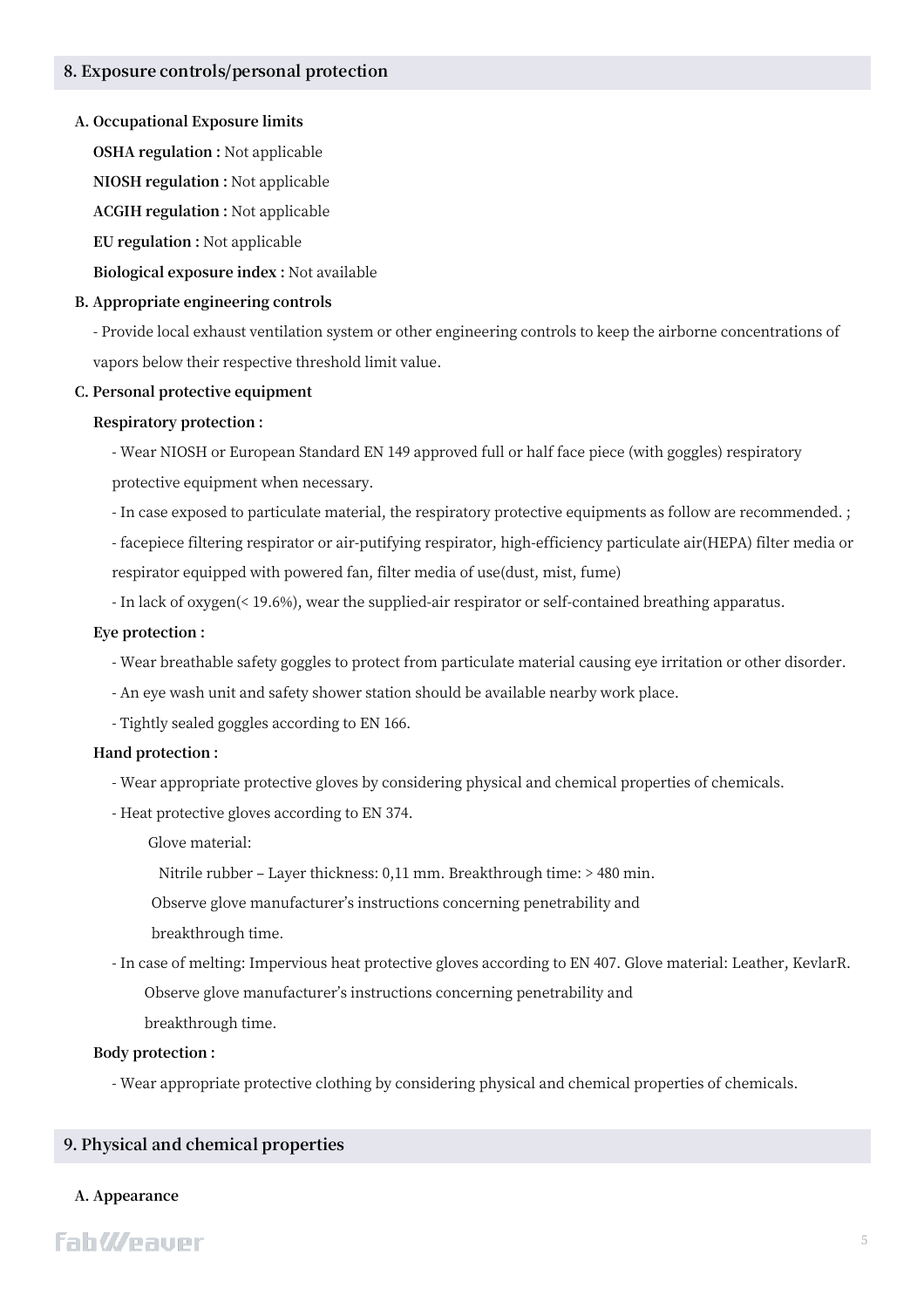- **Description :** Filament (solid), Granulate (solid)
- **Color :** Not available
- **B. Odor :** Weak, characteristic
- **C. Odor threshold :** Not available
- **D. pH :** Not available
- **E. Melting point/freezing point :** Not available
- **F. Initial boiling point and boiling range :** Not available
- **G. Flash point :** Not available
- **H. Evaporation rate :** Not available
- **I. Flammability (solid, gas) :** Not available
- **J. Upper/lower flammability or explosive limits :** Not available
- **K. Vapor pressure :** Not available
- **L. Solubility (ies) :** Not available (Insoluble)
- **M. Vapor density :** Not available
- **N. Specific gravity :** 1.1 g/cc (20 °C)
- **O. Partition coefficient: n-octanol/water :** Not available
- **P. Auto ignition temperature :** Not available
- **Q. Decomposition temperature :** > 290 °C
- **R. Viscosity :** Not applicable
- **S. Molecular weight :** Not applicable
- **T. Others :**
	- **Solubility in 0,5 N NaOH :** 50 g/L
	- **Melting Index :** 1 10 g/10min (200 °C/10 kg)

# **10. Stability and reactivity**

#### **A. Chemical stability and Possibility of hazardous reactions**

- Stable at room temperature, normal pressure and normal use.
- Fire will produce irritating, corrosive and/or toxic gases.
- Inhalation of material may be harmful.
- Some liquids produce vapors that may cause dizziness or suffocation.

#### **B. Conditions to avoid**

- Ignition sources (heat, sparks or flames)
- Avoid heating for a long time above processing temperatures.

#### **C. Incompatible materials**

- Flammable material
- Alkaline, strong acids
- Oxidation substances

# **FahWeaver**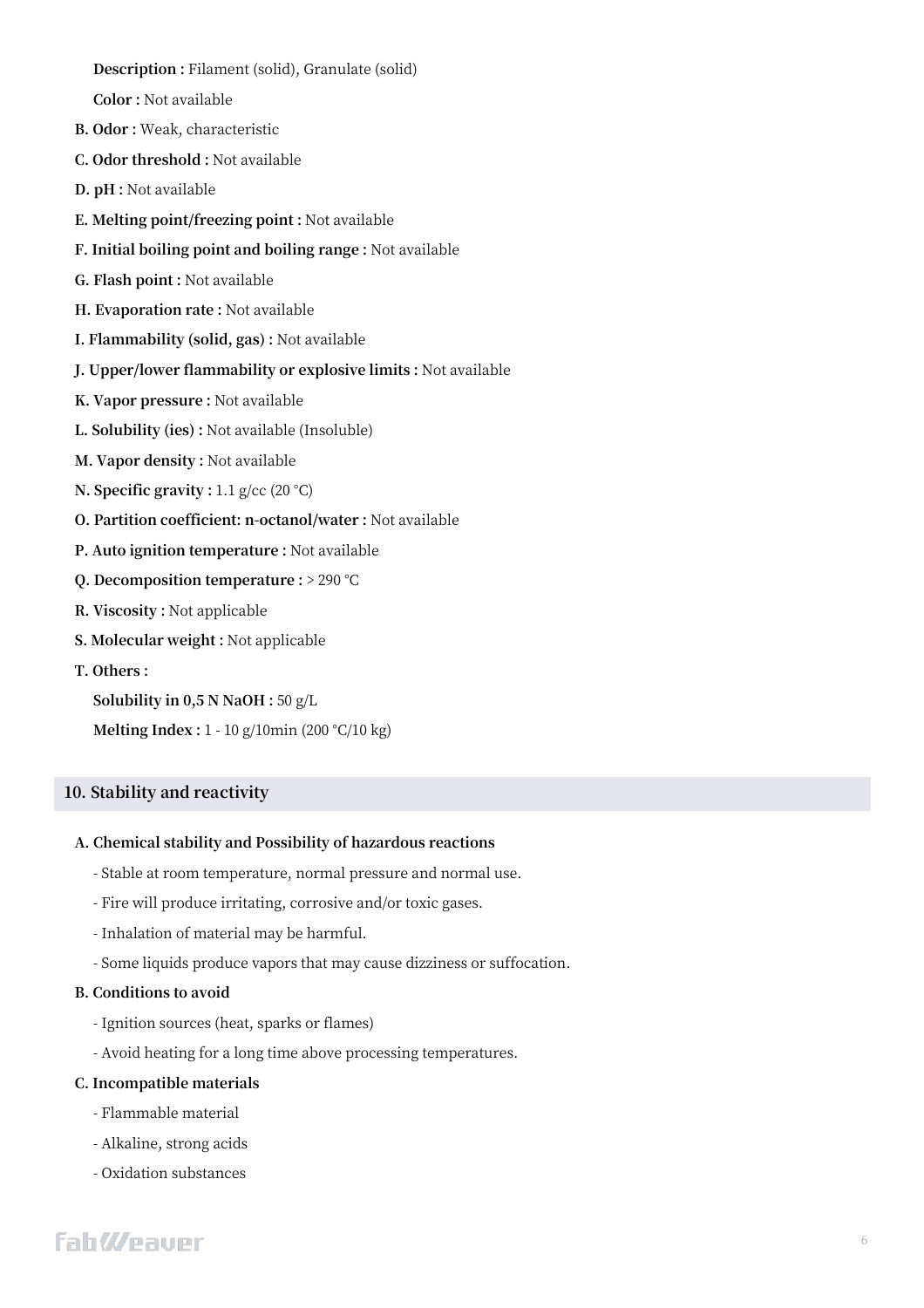#### **D. Hazardous decomposition products**

- Irritating and/or toxic gases
- Hydrogen cyanide, Carbon monoxide and Carbon dioxide.

### **11. Toxicological information**

#### **A. Information of Health Hazardous**

# **Acute toxicity**

**Oral :** Not available **Dermal :** Not available **Inhalation :** Not available **Skin corrosion/ irritation :** Not expected to be irritating. **Serious eye damage/ irritation :** Not expected to be irritating. **Respiratory sensitization :** Not available **Skin sensitization :** Not expected to be a skin sensitizer. **Carcinogenicity :** Not available - IARC, ACGIH, OSHA, NTP, EU CLP: Not listed **Mutagenicity :** Not available **Reproductive toxicity :** Not available **Specific target organ toxicity (single exposure) :** Not available **Specific target organ toxicity (repeat exposure) :** Not available

**Aspiration Hazard :** Not available

# **12. Ecological information**

#### **A. Ecological toxicity**

**- Acute toxicity :** Not available

**Fish :** Not available

**Crustacean :** Not available

**Algae :** Not available

**- Chronic toxicity :** Not available

**Fish :** Not available

**Crustacean :** Not available

**Algae :** Not available

#### **B. Persistence and degradability**

**Persistence :** The product is likely to persist in the environment.

**Degradability :** Not available

**C. Bioaccumulative potential**

**Bioaccumulation :** Not available

# **FahWeaver**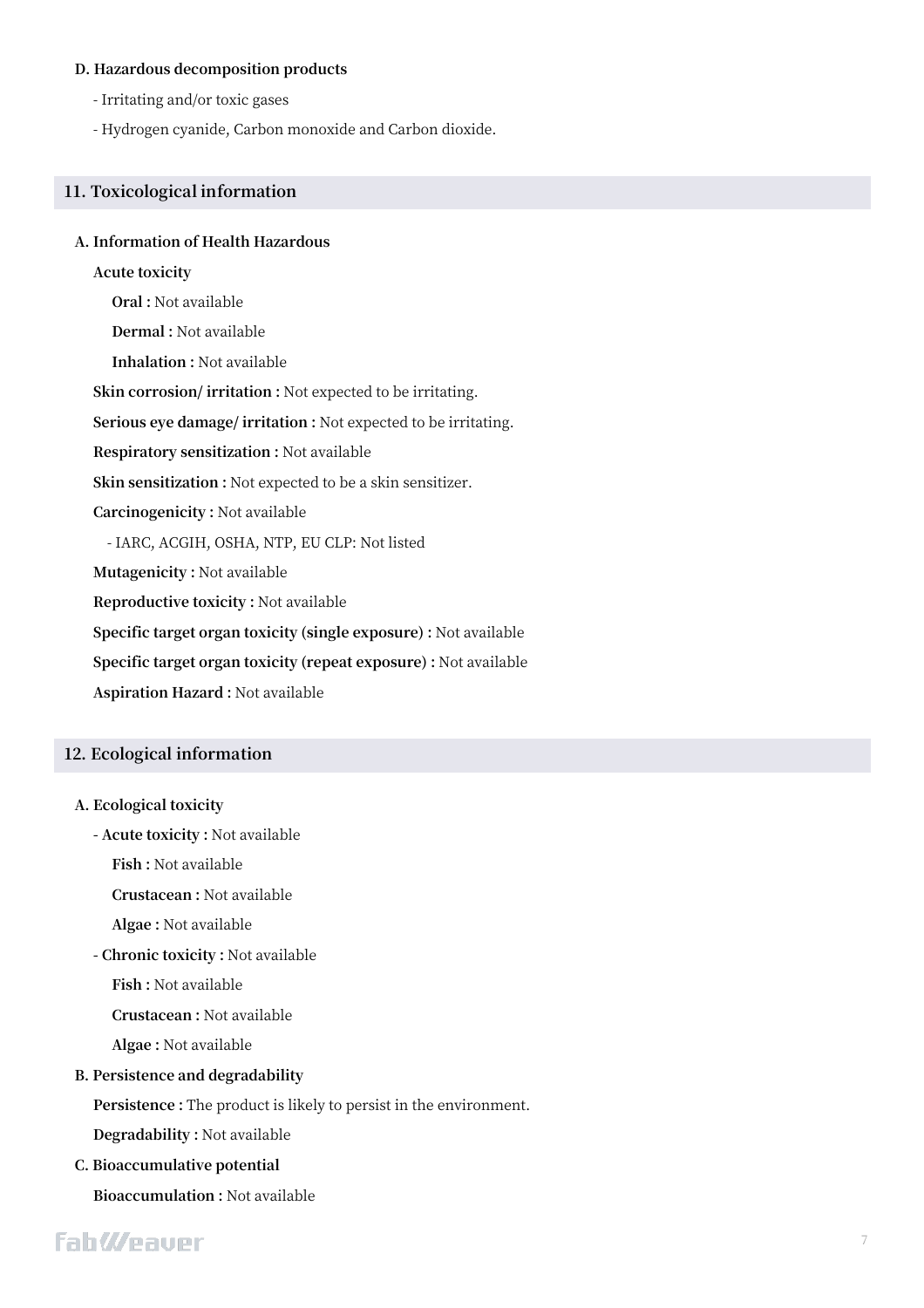**Biodegradation :** The product is not readily biodegradable.

- **D. Mobility in soil :** Not available
- **E. Other hazardous effect :** Not available
- **F. Hazardous to the ozone layer :** Not applicable

#### **13. Disposal considerations**

#### **A. Disposal method :**

- Waste must be disposed of in accordance with federal, state and local environmental control regulations.

### **B. Disposal precaution :**

- Dispose of contents/container in accordance with relevant regulation.

### **14. Transport information**

- **A. UN Number :** Not applicable
- **B. UN Proper shipping name :** Not applicable
- **C. Transport Hazard class :** Not applicable
- **D. Packing group :** Not applicable
- **E. Environmental hazards :** No
- **F. Special precautions**

**in case of fire :** Not applicable

**in case of leakage :** Not applicable

# **15. Regulatory information**

#### **U.S.A Regulatory information**

- **A. U.S.A Inventory (TSCA) :** Present (ACTIVE)
- **B. U.S.A management information (OSHA Regulation) :** Not regulated
- **C. U.S.A management information (CERCLA Regulation) :** Not regulated
- **D. U.S.A management information (EPCRA 302 Regulation)** : Not regulated
- **E. U.S.A management information (EPCRA 304 Regulation)** : Not regulated
- **F. U.S.A management information (EPCRA 313 Regulation)** : Not regulated

# **EU Regulatory information**

- **A. Authorisations and/or restrictions on use:**
	- **- Authorisations:** Not regulated
	- **- Restrictions on use:** Not regulated
- **B. Other EU regulations:**